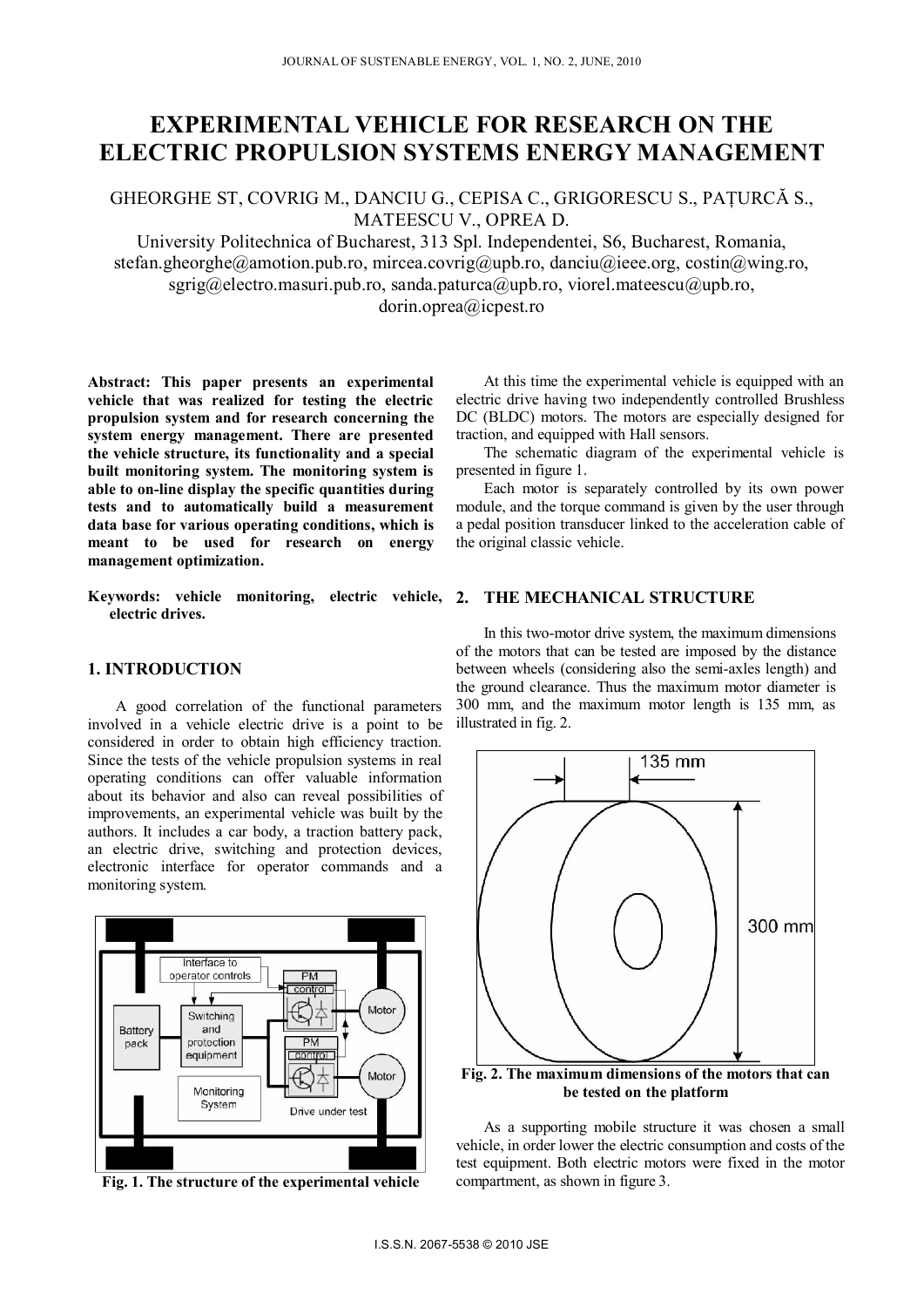

**Fig. 3. The independent two-wheel drive fixed in the motor compartment**

There were built two motor supporting structures which are immovable relative to the chassis, which allowed coupling the motors to the wheels using the semi-axles of the classic vehicle, as shown in figure 4.



**Fig. 4. The left side motor fixed attached to the semi-axle** 

## **3. THE POWER SOURCE AND THE SWITCHING AND PROTECTION DEVICES**

The power source consists in ten Lead-acid Batteries – GB 12-100 type, BSB Power, 12 V and 100 Ah capacity, connected in series. The battery package is put in two rows, in the back half of the vehicle, as shown in figure 5.

The maximum DC voltage and current provided by the batteries are 12x10 V and 100 A respectively, having a capacity of 100 Ah. These values altogether were imposed by the vehicle dimensions and its maximum load weight.

 The battery feeds the power modules through a fault protection circuit including fuses, a circuit breaker and a contactor. The vehicle drive scheme is illustrated figure 6. Besides the over current protection, the circuit breaker is used to manually



**Fig. 5. The battery package and the power modules** 

disconnect the source when the equipment is not utilized. The contactor is switched by the contact key, as also shown in figure 6.



**Fig. 6. The vehicle drive scheme** 

## **4. THE POWER MODULES AND MOTOR CONTROL**

Each power module consists in two main parts:

- the power part basically a three-phase bridge inverter, with pulse-width-modulation (PWM) driven IGBTs;
- the control part, which is implemented on a dedicated motion control board - Technosoft MSK2407 [6], built around the fixed point Texas Instruments TMS320LF2407 Digital Signal Controller.

The board is software programmable using a high-level motion language [7] and the IPM Motion Studio software package, both created by Technosoft. This package running on a PC, allows connection between PC and the controller board, setup configuration, the controllers tuning etc. The program is downloaded from PC through RS-232 interface.

The primal software component of the control part is the real time motor control kernel, as part of the firmware already supplied with the board. There are several motor control techniques which can be easy chosen and configured using the graphical user interface: sensored (encoder) and sensorless vector control for sinusoidal permanent magnet motors (PMSM), or trapezoidal control for Brushless DC Motors using Hall sensors.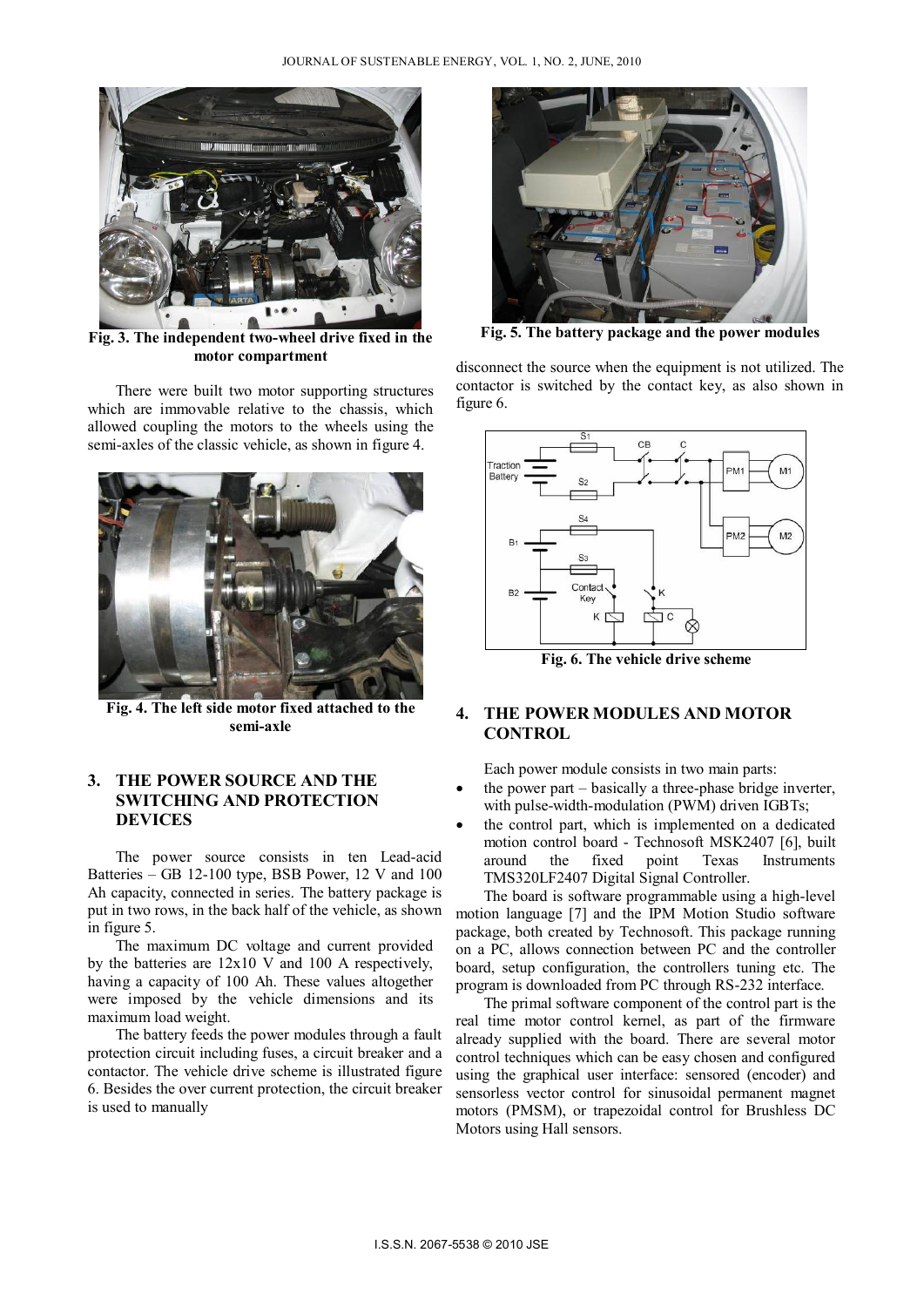The software is especially designed for multiple axis control - the power modules are connected in a network using CAN (Controller Area Network) bus for communication. In the present configuration of the vehicle drive system, one power module, the master, receives the torque command through an analog input, and transmits it to the slave power module by the CAN bus.

The distinctive feature of the entire drive system control is the modality chosen for the supervisor implementation. This is not a separate entity, but it is included in the master power module (PM1), at software level. The solution is economical and practical, as the controller board has sufficient processing and memory resources so that additional higher level tasks are supported: battery management, critical events counting and signaling.

### **5. THE MONITORING SYSTEM**

The specific motor and drives quantities can be viewed and acquired during the tests using a monitoring system, created for this purpose.

It is a PC-aided monitoring system, which was considered to be very well suited for this application – which requires a large number of channels and a large amount of data to be stored. The features and the hardware and software parts of the monitoring system are presented in the following subsections.

#### *A. The Hardware Part*

The hardware structure of the monitoring system, presented in figure 7, comprises the voltage and current transducers, the signal conditioning modules and a modular data acquisition system, which is connected to a laptop PC through a USB port.



**Fig.7. Hardware structure of the vehicle monitoring system** 

The quantities that are captured from the electrical drive under test are the following:

- two phase currents of each three-phase motor
- two line voltages of each three-phase motor voltage attenuator and isolation amplifier
- input DC current of each Power Module
- battery output current
- battery voltage
- battery temperature
- the TTL signals at the output of each motor's Hall sensors (these sensors are incorporated in the BLDC motors and are used by the motor controller for determining the rotor angular position)

For current measurement there are used LEM-PR 430 Hall-effect current probes and voltage measurement it is used a DataForth SCMVAS signal conditioning module.

An anti-aliasing filter is used for the PWM voltage signals. This is a second-order Butterworth low-pass filter with 1 kHz cut-off frequency.

The above quantities are acquired using the National Instruments Compact-DAQ, a modular data acquisition system.

#### *B. The Software Part*

The software application, created using National Instruments LabVIEW, was designed to have the following main capabilities:

 to perform the on-line monitoring of drive-specific quantities in a clear manner;

 to provide an automatic and flexible data storage mechanism so that various events – which are based not only on the measured but also on the calculated quantities – can be utilized to trigger the data saving. This makes the storage memory to be more efficiently used, minimizing in the same time the user intervention during the drive tests;

 to be able to save significant amount of data at one time;

 to ensure a continuous data flow while performing the required monitoring tasks, taking into account that all these tasks – signal processing, displaying and other blockspecific processing are time consuming when many signals are to be deal with.

The on-line processing includes also the calculation of the following quantities:

the average values of the measured quantities,

 the speed of each motor, obtained from the digital signals provided by the Hall sensors,

 Battery state of charge (SOC), based on its dependence on the measured open-circuit voltage (the characteristic is provided by the battery producer).

Regarding the averaging, it should be noted that in this case, where the drive system includes Brushless DC motors, the acquired motor currents are firstly converted to the corresponding DC value

using the information from the motor Hall sensors, and then the resulting DC value is averaged. In the case of using three-phase AC motors, this monitoring system calculates the average current by determining firstly its instantaneous magnitude using two phase currents [3], and then averaging that magnitude.

The main quantities which characterize the propulsion system performance can be visualized on a synoptic panel, presented in figure 8, where it is represented the propulsion system along with the indicators of the corresponding quantities during a test: speed, voltages, currents and battery state of charge.

The left side of the panel contains some driver-level indicators, as those present on an electric vehicle board: total and partial distance, instantaneous energy consumption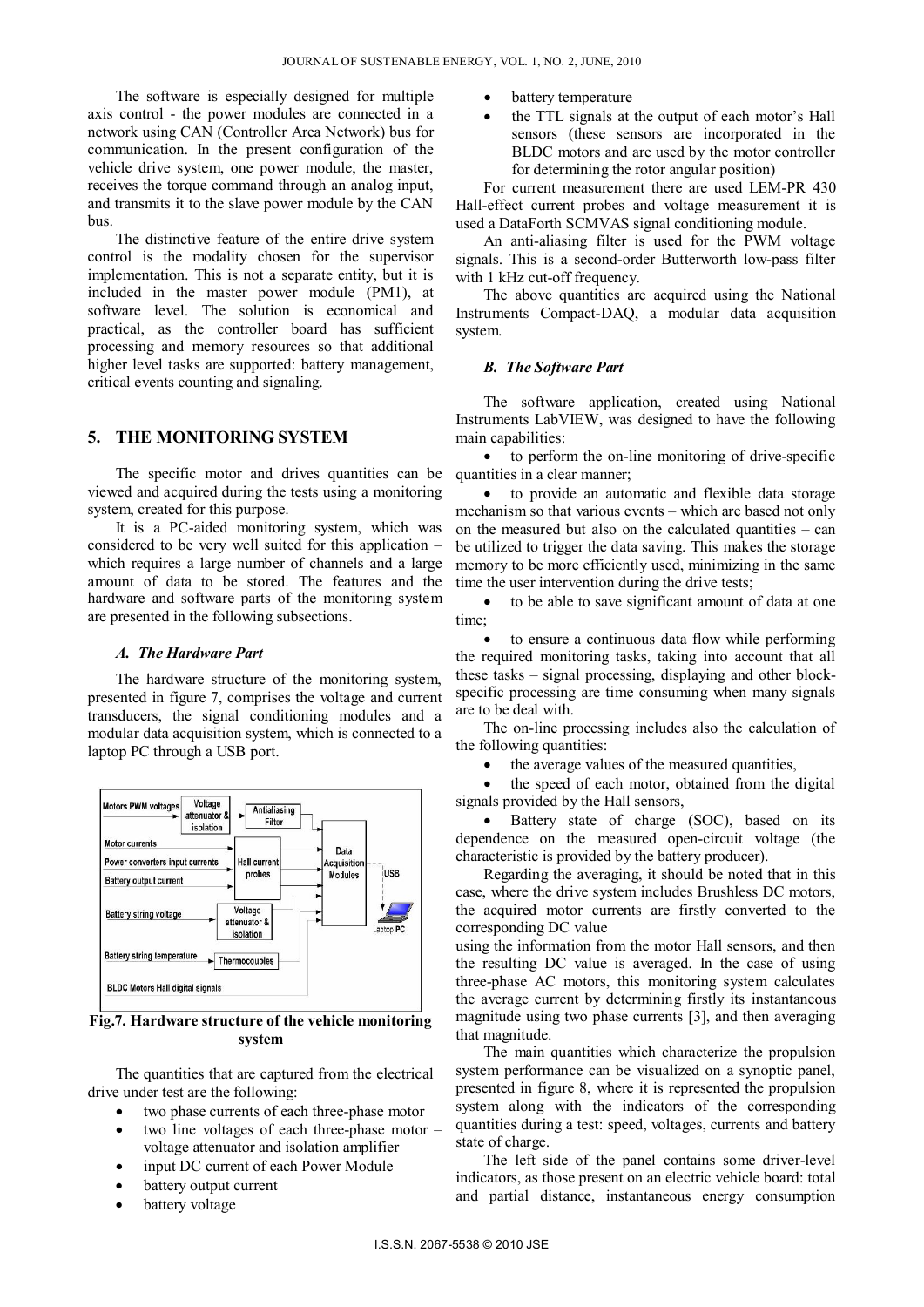expressed in kWh/km, a regenerative braking indicator, battery temperature and a fault indicator. The last one is connected to an error latch which is triggered if any of the following faults occurs: motors, power modules

or battery long-term over current, battery over-temperature, under-voltage or over-voltage. The error latch can be manually reset. In future versions, the error source(s) will be conveniently displayed.





**Fig.8. Synoptic panel illustrating the electric vehicle propulsion system and the corresponding quantities** 

The quantities evolution in time can be watched in another panel page, which contains a virtual oscilloscope and a history chart. In figure 9 it is presented a snap-shot of this panel, where on the oscilloscope (upper graph) appear the reference current and one of the phase currents, and the history chart shows the evolution of the averaged values of the battery and output current and one power module input current.

The oscilloscope can represent four of the whole number of the acquired signals at a time, and the user can switch between them at any moment. The maximum time-base width is 1 second.

In order to trace the quantities evolution for longer periods, a history chart was placed on the same panel.

It displays the evolution of four averaged and decimated quantities in a time window, whose length can be modified through the time interval that is chosen for averaging.

On the same panel there are indicated – numerically and with sliders – eight averaged values, four of them being also displayed on the history chart.

At any time, during monitoring, the instantaneous values of the quantities can be saved both manually and automatically. In automatic mode, the user can choose any measured or calculated quantities to be used for triggering, specifying the desired level, slope, the time interval to be saved and the intervals before and after the trigger event. The files names are automatically suffixed when saved, so that minimum user intervention during tests is achieved.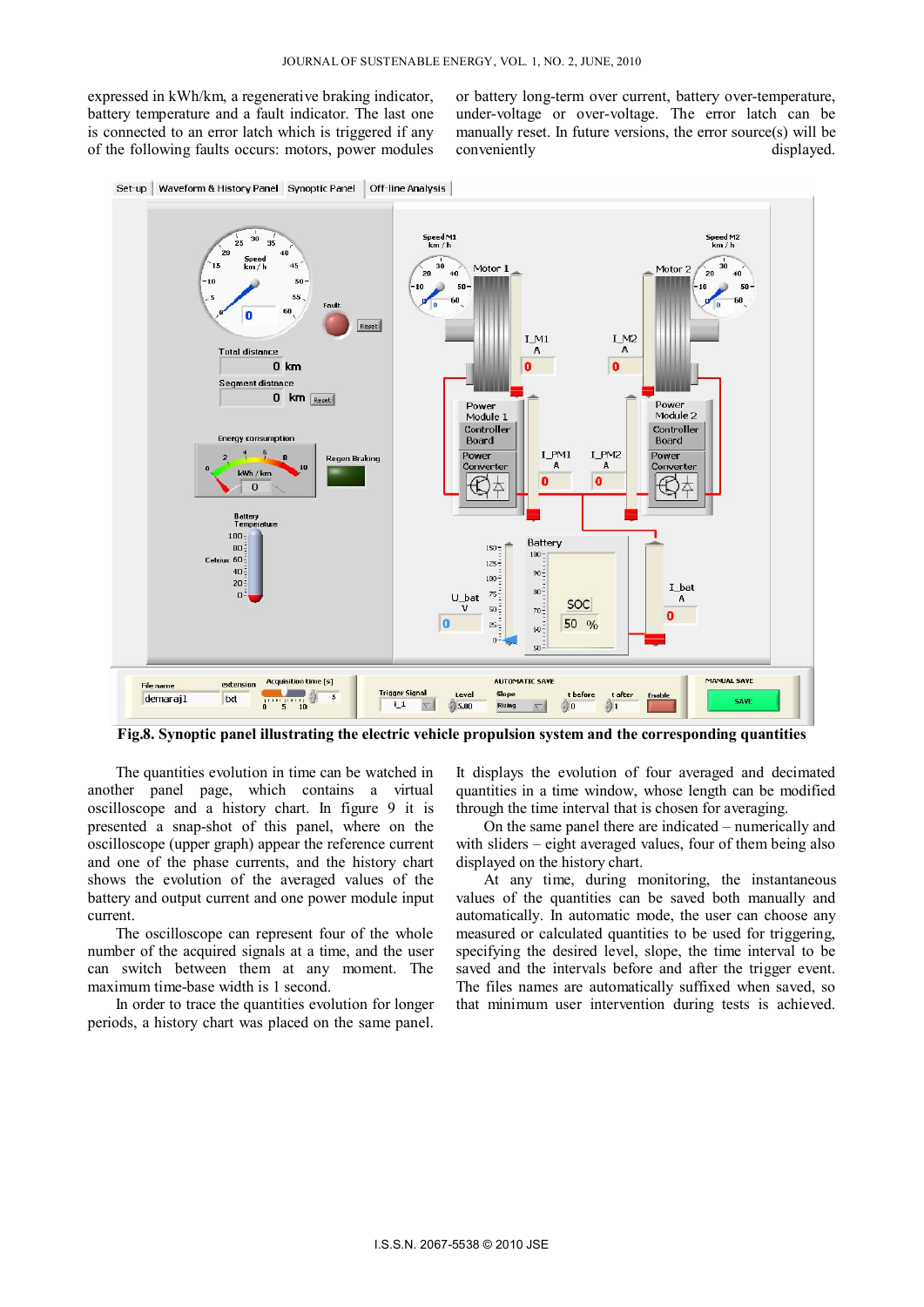

**Fig.9. Waveforms and history panel** 



**Fig. 10. Sample view of the off-line analysis panel showing the variation of the vehicle speed (up), and of the current (middle) and power (down) delivered by the batteries during vehicle start**